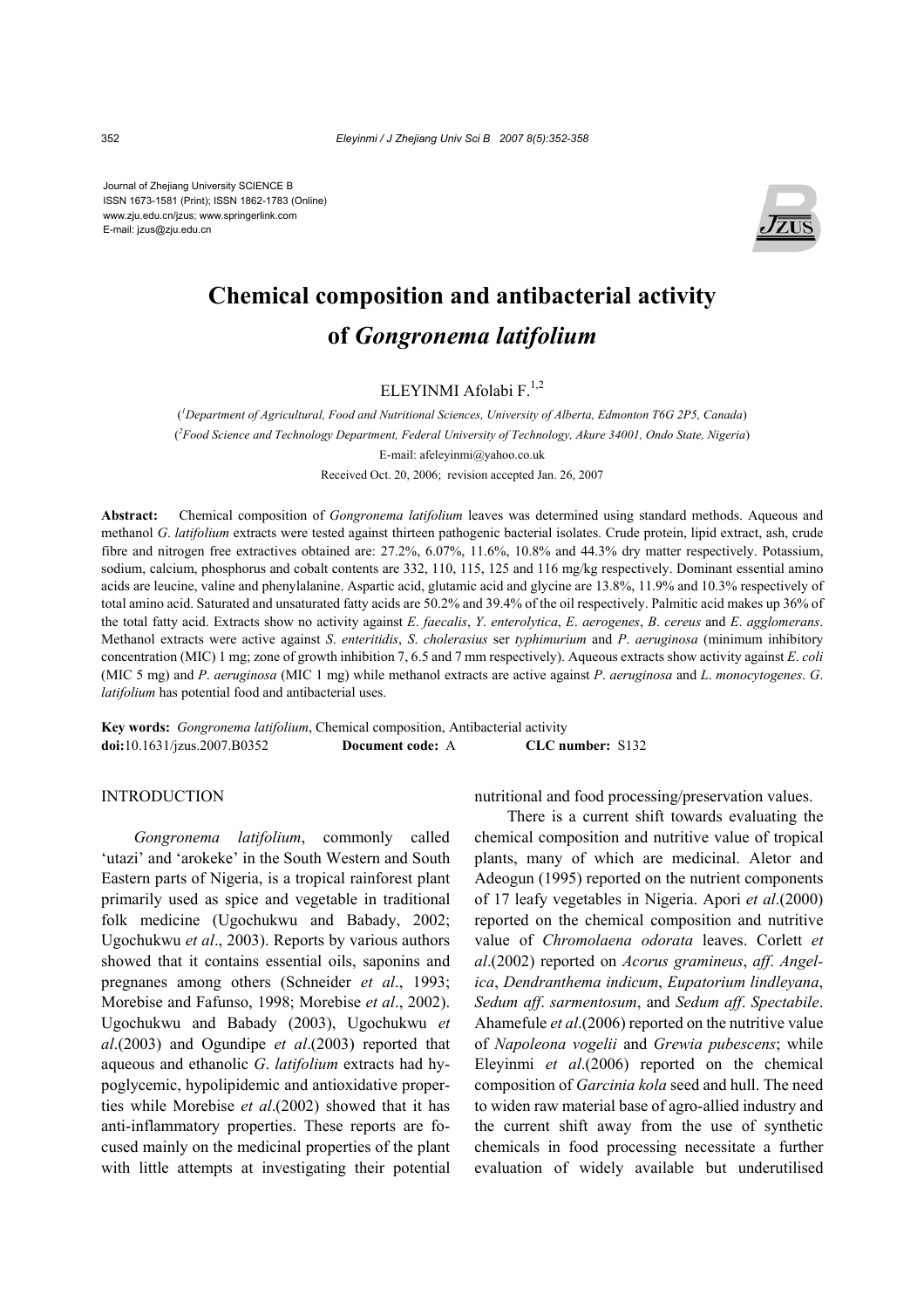tropical medicinal plants like *G*. *latifolium*. Information on potential food uses of *G*. *latifolium* is scanty. It is therefore important that further studies are carried out to assess its nutritive value and assess its potential use as food/feed supplement. The nutrient information reported in this study would enhance efforts to promote wider use of the plant as part of a broader program aimed at educating local populations on the nutritional benefits of the many wild plants existing in their environment.

The objective of the research work reported here was to determine the chemical composition and evaluate the antibacterial properties of methanol and water extracts of *G*. *latifolium* leaves with a view to investigating their potentials for use in various systems.

# MATERIALS AND METHODS

## **Materials and reagents**

The major raw material used in this work is freshly harvested *G*. *latifolium* leaves obtained from a local farm in Akure, Ondo State, Nigeria. The samples were taken to the Department of Crop, Soil and Pest Management, Federal University of Technology, Akure, Nigeria for identification and packed in clean sterile sample bags. All reagents used were analytical grade.

## **Sample preparation**

Leafy parts of freshly harvested *G*. *latifolium*  leaves were cut, rinsed, air-dried, oven dried (50 °C, 10~12 h), milled, packaged in sterile 1 mm thick high-density polyethylene sachet, labelled and stored in a refrigerator  $[(3\pm1)$  °C] until used.

## **Analytical methods**

## 1. Proximate and mineral analysis

Dry-milled *G*. *latifolium* leaves were analyzed for fat (method No. 930.09), crude fiber (method No. 930.10) and total ash (method No. 930.05) as described by AOAC (1990). Crude protein was determined  $(N\times 6.25)$  using the Leco-N nitrogen determinator (Model FP-428, Leco Corporations, MI, USA). The nitrogen free extractive (NFE) was obtained by difference. The moisture content was determined by drying the sample to a constant weight in an air circulating oven at 70~80 °C. The mineral contents,

namely: Na, K, Ca, Mg, Cu, Mn, Co, Cr, Hg, Pb, Mo and Se contents were determined as described by Whiteside and Milner (1984) using a Pye Unicam SP9 atomic absorption spectrophotometer (Pye Unicam Ltd., York Street, Britain). Total phosphorus was determined by the spectrophotometric molybdovanadate method (No. 970.39) as described by AOAC (1990). Regression equations were used to calculate the amount of metals in each sample (using their absorbance and dilutions).

2. Fatty acid (FA) analysis

Oil was extracted from dry-milled *G*. *latifolium*  leaves using Goldfisch apparatus, saponified and then esterified using 10% (v/v) boron trifluoride-methanol (Fisher Scientific Co., Canada) via method No. 969.33 described by AOAC (1990) to fatty acid methyl esters (FAMEs). The FAMEs were analyzed on a cool on-column injection gas liquid chromatography (GLC, Varian 3400, Varian Inc., Walnut Creek, CA, USA) equipped with a flame-ionization detector and a SP2560 fused silica capillary column (100 m×0.25 mm i.d.; Supelco Inc., USA). The carrier gas was helium with a flow rate of 1.5 ml/min. The injector temperature was programmed from 50 to 230 °C at 150 °C/min and maintained for 9.4 min. Column temperature was programmed from 45 to 175 °C at 13 °C/min (maintained for 27 min), then to 215 °C at 4 °C/min (maintained for 45 min). Detector temperature was set at 270 °C. Peak area integration for fatty acids was made using a Shimadzu Ezchrom Data System (Shimadzu Scientific Instruments Inc., Columbia, MD, USA). The fatty acids were identified by comparing their relative retention times with reference standards (Nu-Chek-Prep, Inc., Elysian, Mn 56028) of known composition.

## 3. Amino acid profile

Separation and quantification of amino acids was accomplished on hydrolyzed samples with a high performance liquid chromatography and a fluorichrom detector (excitation 340 nm emission 450 nm) as described by Sedgwick *et al*.(1991). Separation was achieved using Supelcosil 3 micron LC-18 reverse phase column (4.6 mm×150 mm; Supelco Inc., USA) equipped with a guard column  $(4.6 \text{ mm} \times 50 \text{ mm})$ packed with Supelcosil LC-18 reverse phase packing  $(20-40 \mu m)$ . Amino acid standard solution (Sigma, St Loius, Missouri, USA) was used for calibration and quantification.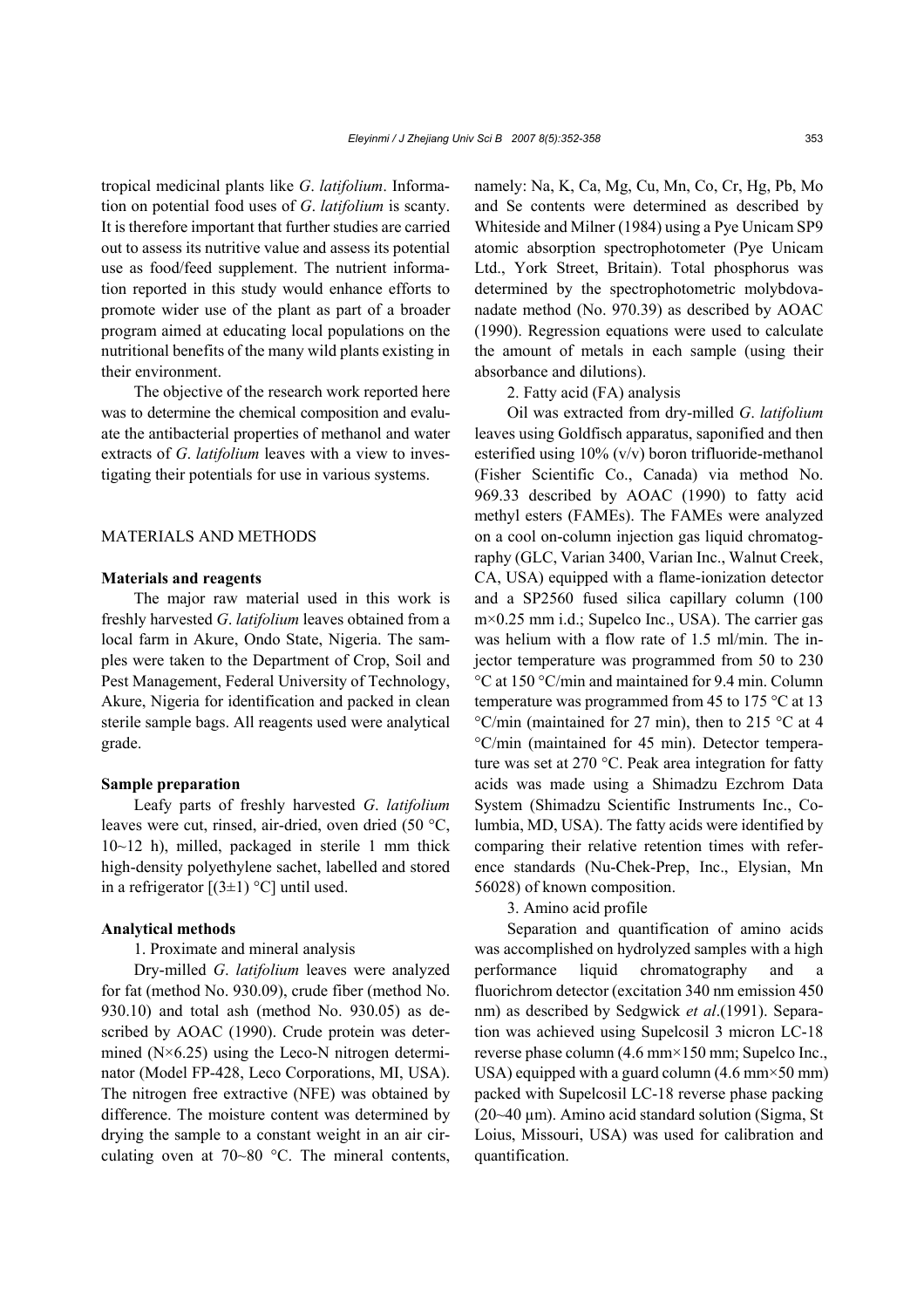# **Determination of antibacterial activity**

# 1. Preparation of extracts

Ten grams of dry-milled *G*. *latifolium* leaves was extracted with 200 ml of 70% methanol with continuous stirring (30 min), centrifuged (10000 r/min, 15 min) and filtered (Whatman No. 1) into a 250-ml round-bottom flask. Methanol was removed under reduced pressure, dried under nitrogen atmosphere and freeze dried to obtain methanol extract (MEx) as shown in Fig.1. To obtain water extracts, 10 g of dry-milled *G*. *latifolium* leaves was extracted with 150 ml of distilled water, with continuous heating and stirring (30 min) on a mechanical shaker. The resulting slurry was centrifuged (10000 r/min, 15 min), filtered under vacuum (using the Buchner funnel) and freeze dried to obtain aqueous extract (AqEx) (Fig.1).



## **Fig.1 Preparation of methanol and aqueous extracts of**  *G***.** *latifolium* **leaves**

#### 2. Test organisms

The test microorganisms used for the antimicrobial activity screening namely: *Bacillus cereus*  (ATCC 14579), *Bacillus subtilis* (ATCC 6051), *Escherichia coli* (DH5), *Enterobacter aerogenes*, *Enterobacter agglomerans* (ATCC 27155), *Salmonella enteritidis* (ATCC 13076), *Salmonella cholerasius*  ser *typhimurium* (ATCC 23564), *Staphylococcus aureu*s (ATCC 23235), *Pseudomonas aeruginosa* (ATCC 14207), *S*. *aureus* subsp *aureus* (ATCC 6538), *Enterobacter faecalis* (ATCC 7080), *Yersinia enterolytica* (ATCC 23715) and *Listeria monocytogenes* (HBP 463) were obtained from the Microbiology Unit, Department of Agricultural, Food and Nutritional Sciences, University of Alberta, Canada. Each bacterial strain was suspended in Mueller-Hinton broth (Difco, France) and incubated at 37 °C for 18 h. Mueller-Hinton Agar (MHA, Difco, France) was used for testing antibacterial activity.

3. Paper disc agar diffusion method

Six millimetres sterile paper discs were soaked with 10~50 µl aliquot of 100 mg/ml of MEx and AqEx respectively. Ten microlitres aliquot of each extract contains about 1 mg of extract. Each paper disk was then impregnated with the equivalent of  $1-5$ mg of each extract and dried at 37 °C overnight. The discs were applied to the surface of MHA seeded with 5-h broth culture of the test bacteria and incubated for 18 h at 35 °C. Antibiotic susceptibility disc (ampicillin) was used as the positive control, while 70% methanol and distilled water were used as negative controls. The minimum inhibitory concentration, defined as the lowest concentration able to inhibit any visible microorganism growth, was determined by measuring cell growth after 18 h incubation at 35 °C at the different extract concentrations used. All data are presented as the mean values of triplicates readings.

4. Statistical analysis

Means of triplicate measurements and standard errors were determined for each sample using standard procedures.

#### RESULTS

# **Proximate and mineral composition**

The proximate and mineral composition of dry milled *G*. *latifolium* leaves is presented in Table 1. Results show the following percent dry matter (%DM) composition for *G*. *latifolium*: crude protein 27.2, lipid extract 6.07, ash 11.6, crude fiber 10.8 and NFE 44.3. Potassium is the dominant mineral (332 mg/kg). Values obtained for sodium (110 mg/kg), calcium (115 mg/kg), phosphorus (125 mg/kg) and cobalt (116 mg/kg) were comparable. Chromium, molybdenum, nickel, selenium and lead were not detected in the leaves.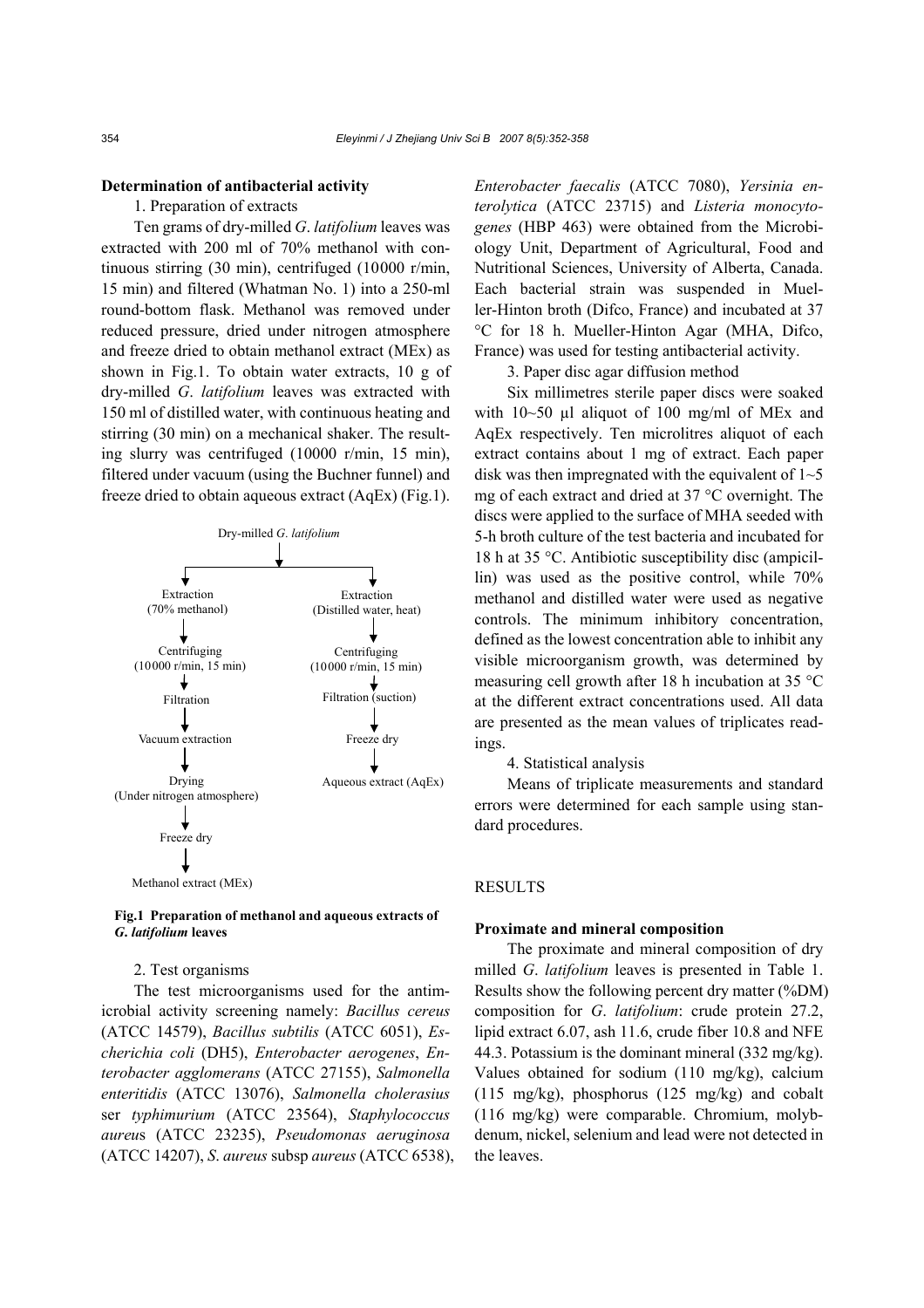**Table 1 Proximate and mineral composition of** *Gongronema latifolium* **leaves** 

|                     | Composition      |  |  |
|---------------------|------------------|--|--|
| Proximate (%DM)     |                  |  |  |
| Crude protein       | $27.2 \pm 0.02$  |  |  |
| Lipid extract       | $6.07 \pm 0.03$  |  |  |
| Ash                 | $11.6 \pm 0.29$  |  |  |
| Crude fibre         | $10.8 \pm 0.23$  |  |  |
| NFE (by difference) | 44.3             |  |  |
| Minerals $(mg/kg)$  |                  |  |  |
| Na                  | $110.0 \pm 2.53$ |  |  |
| K                   | $332.0 \pm 4.72$ |  |  |
| Ca                  | $115.0 \pm 5.24$ |  |  |
| Mg                  | $54.0 \pm 1.83$  |  |  |
| P                   | $125.0 \pm 1.09$ |  |  |
| Сu                  | $43.5 \pm 1.68$  |  |  |
| Cо                  | $116.0 \pm 2.45$ |  |  |

Values are means of three replicate readings; Cr, Mo, Mn, Ni, Se, Pb and Hg were not detected

## **Amino acid composition**

The amino acid composition of *G*. *latifolium* is presented in Table 2 and compared with the WHO (1985) ideal amino acid in Table 3. Noteworthy in the amino acid profile of *G*. *latifolium* is the presence of high amounts of aspartic acid, glutamic acid and glycine (13.8%, 11.9% and 10.3% total respectively). The dominant essential and non-essential amino acids in *G*. *latifolium* are leucine, valine, phenylalanine and aspartic acid, glutamic acid, glycine respectively. The proportion of essential to non-essential amino acid is 41.1% to 58.9%. The pattern of amino acid in *G*. *latifolium* leaves is comparable with the WHO (1985) standards with respect to several amino acids (Table 3).

#### **Fatty acid composition**

The fatty acid profile of *G*. *latifolium* leaf oil is shown in Table 4. Results showed that *G*. *latifolium* leaf oil is composed of  $50.2\%$  (21.2 mg/100 mg) saturated fatty acids (SFA), 10.4% (4.39 mg/100 mg) monounsaturated fatty acids (MUFA) and 39.4% (16.6 mg/100 mg) polyunsaturated fatty acids (PUFA). The predominant SFA in *G*. *latifolium* leaf oil is palmitic acid  $(C_{160})$  which make up 36% of the total fatty acid (TFA) and 76.27% of SFA. Oleic acid (C18:1 n9), the major MUFA in *G*. *latifolium* leaf oil is 7.13% of TFA and 53.3% of MUFA. The PUFA:SFA ratio of *G*. *latifolium* leaf oil is 1.11. About 76.9% of the PUFA of *G*. *latifolium* leaf oil can be attributed to the presence of oleic, linoleic and α-linoleic acid.

Table 2 Amino acid composition (g/100 g DM) of *Gongronema latifolium* **leaves** 

| Amino acids<br>(abbreviation)                                       | $Mean \pm SEM$  | Percent of<br>total amino acid |  |  |
|---------------------------------------------------------------------|-----------------|--------------------------------|--|--|
| Threonine (Thr)                                                     | $0.94 \pm 0.05$ | 3.75                           |  |  |
| Valine (Val)                                                        | $1.94 \pm 0.04$ | 7.73                           |  |  |
| Isoleucine (Ile)                                                    | $1.18 \pm 0.11$ | 4.70                           |  |  |
| Leucine (Leu)                                                       | $2.25 \pm 0.45$ | 8.97                           |  |  |
| Lysine (Lys)                                                        | $1.43 \pm 0.40$ | 5.70                           |  |  |
| Tyrosine (Tyr)                                                      | $0.82 \pm 0.05$ | 3.27                           |  |  |
| Methionine (Met)                                                    | $0.18 \pm 0.02$ | 0.73                           |  |  |
| Phenylalanine (Phe)                                                 | $1.58 \pm 0.09$ | 6.30                           |  |  |
| Cysteine (Cys)                                                      | ND              |                                |  |  |
| Tryptophan (Trp)                                                    | ND              |                                |  |  |
| Total essential amino acid                                          | 10.3            | 41.1                           |  |  |
| Arginine (Arg)                                                      | $1.93 \pm 0.06$ | 7.69                           |  |  |
| Aspartic acid (Asp)                                                 | $3.46 \pm 0.50$ | 13.78                          |  |  |
| Glutamic acid (Glu)                                                 | $2.98 \pm 0.08$ | 11.86                          |  |  |
| Serine (Ser)                                                        | $1.56 \pm 0.01$ | 6.22                           |  |  |
| Histidine (His)                                                     | $0.35 \pm 0.01$ | 1.40                           |  |  |
| Proline (Pro)                                                       | ND              |                                |  |  |
| Glycine (Gly)                                                       | $2.59 \pm 0.50$ | 10.31                          |  |  |
| Alanine (Ala)                                                       | $1.91 \pm 0.20$ | 7.61                           |  |  |
| Total non-essential amino<br>acid                                   | 14.8            | 58.9                           |  |  |
| Total protein                                                       | 25.1            |                                |  |  |
| Values are means of three replicate readings+ $SFM$ : ND: Not deter |                 |                                |  |  |

Values are means of three replicate readings±*SEM*; ND: Not determined

**Table 3 Amino acid composition of** *G***.** *latifolium* **leaves**  compared with the WHO "ideal protein<sup>1</sup>"

|                | Gongronema latifolium | WHO ideal          |                 |
|----------------|-----------------------|--------------------|-----------------|
| Amino acids    | Total amino           | Amino              | protein $(\% )$ |
|                | acid $(\%)^2$         | acid/ideal $(\% )$ |                 |
| Threonine      | 3.75                  | 110                | 3.4             |
| Valine         | 7.73                  | 221                | 3.5             |
| Isoleucine     | 4.70                  | 168                | 2.8             |
| Leucine        | 8.97                  | 136                | 6.6             |
| Lysine         | 5.70                  | 98.2               | 5.8             |
| Tryptophan     |                       |                    | 1.1             |
| Phenylalanine+ | 9.57                  | 152                | 6.3             |
| Tyrosine       |                       |                    |                 |

<sup>1</sup>WHO, 1985; <sup>2</sup>Total protein, 25.118 g/100 g DM

## **Antibacterial activity**

The zone of growth inhibition and minimum inhibitory concentration of aqueous and 70% methanol extract of *G*. *latifolium* extracts on the test organisms is shown in Table 5. Results showed that the extracts show no activity against *E*. *faecalis*, *Y*. *enterolytica*, *E*. *aerogenes*, *B*. *cereus* and *E*. *agglomerans*. Methanol extracts show activity against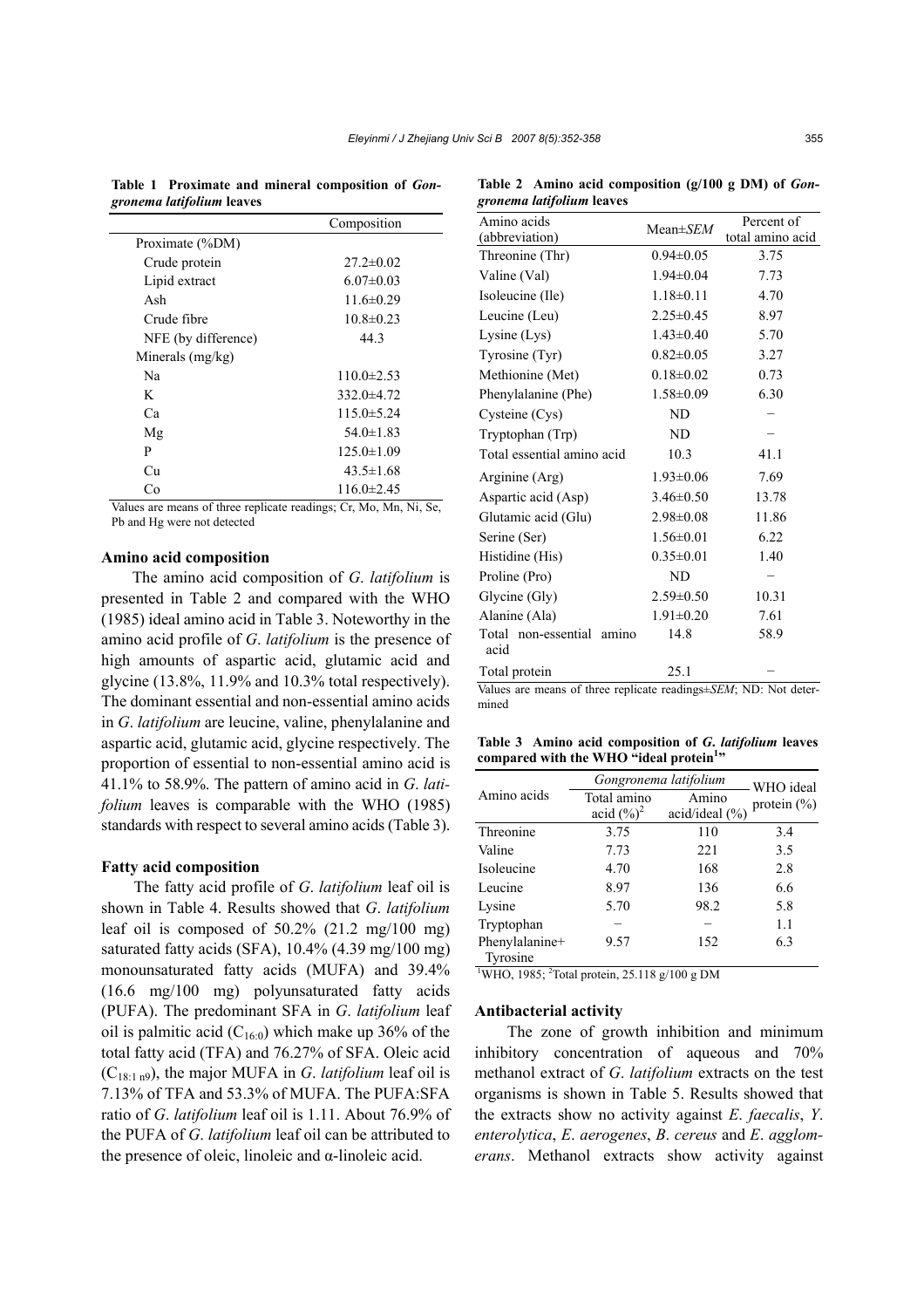|                                                             | Gongronema latifolium leaf oil |             |  |  |
|-------------------------------------------------------------|--------------------------------|-------------|--|--|
| Fatty acid                                                  | Quantity <sup>®</sup>          | Composition |  |  |
|                                                             | $(mg/100$ mg)                  | (%)         |  |  |
| Saturated                                                   |                                |             |  |  |
| Myristic $(C_{14:0})$                                       | $0.71 \pm 0.01$                | 1.68        |  |  |
| Pentadecanoic $(C_{15:0})$                                  | $0.33 \pm 0.02$                | 0.78        |  |  |
| Palmitic $(C_{16:0})$                                       | $15.2 \pm 0.05$                | 36.00       |  |  |
| Margaric $(C_{17:0})$                                       | $0.29 \pm 0.04$                | 0.70        |  |  |
| Stearic $(C_{18:0})$                                        | $1.92 \pm 0.01$                | 4.55        |  |  |
| Arachidic $(C_{20:0})$                                      | $1.17 \pm 0.02$                | 2.78        |  |  |
| Behenic $(C_{22:0})$                                        | $1.56 \pm 0.04$                | 3.69        |  |  |
| $\sum$ Saturates                                            | 21.20                          | 50.20       |  |  |
| Monounsaturated                                             |                                |             |  |  |
| Myristoleic $(C_{14:1})$                                    | $0.46 \pm 0.01$                | 1.08        |  |  |
| Palmitoleic trans $(C_{16:1})$                              | $0.50 \pm 0.02$                | 1.18        |  |  |
| Palmitoleic C (C <sub>16:1</sub> )                          | $0.13 \pm 0.01$                | 0.31        |  |  |
| Oleic C $(C_{18:1 n9})$                                     | $3.01 \pm 0.03$                | 7.13        |  |  |
| Oleic C $(C_{18:1 n7})$                                     | $0.29 \pm 0.02$                | 0.70        |  |  |
| $\Sigma$ Monoenes                                           | 4.39                           | 10.40       |  |  |
| Polyunsaturated                                             |                                |             |  |  |
| Linoleic $(C_{18:2})$                                       | $13.11 \pm 0.050$              | 31.10       |  |  |
| $\alpha$ -Linolenic (C <sub>18:3 n3</sub> )                 | 2.98±0.032                     | 7.07        |  |  |
| Arachidilenic $(C_{20:2n6})$                                | $0.28 \pm 0.021$               | 0.65        |  |  |
| Docosahexaenoic $(C_{22:6n3})$                              | $0.24 \pm 0.010$               | 0.57        |  |  |
| $\Sigma$ Polyenes                                           | 16.61                          | 39.40       |  |  |
| $\Sigma$ Unsaturates                                        | 21.00                          | 49.80       |  |  |
| $\sum$ Essential FA (C <sub>18:2</sub> +C <sub>18:3</sub> ) | 16.10                          | 38.20       |  |  |
| *Values are means of three replicate readings               |                                |             |  |  |

**Table 4 Fatty acid composition (mg/100 mg) of** *Gongronema latifolium* **leaf oil** 

*S*. *aureus*, *S*. *aureus* subsp *aureus*, *L*. *monocytogenes*, *S*. *enteritidis*, *S*. *cholerasius* ser *typhimurium* and *P*. *aeruginosa*. The highest activity observed was against *S*. *enteritidis*, *S*. *cholerasius* ser *typhimurium* and *P*. *aeruginosa* with minimum inhibitory concentration (MIC) of 1 mg plant extract and zones of growth inhibition 7, 6.5 and 7 mm respectively. When 5 mg methanol extract was used against these organisms (data not shown), the zones of growth inhibition were 17, 8 and 22 mm respectively. At this level of methanol extract usage, activity was low compared to the control (ampicillin) which had 30 and 27 mm zones of growth inhibition against *S*. *enteritidis* and *S*. *cholerasius*. Aqueous extracts showed activity against *E*. *coli* (MIC 5 mg) and *P*. *aeruginosa* (MIC 1 mg) only with *P*. *aeruginosa*, the more susceptible of the two.

# DISCUSSION

## **Chemical composition**

*G*. *latifolium* is a good source of protein. Its protein content (27.2% DM, Table 1) is quite high and compares favourably with percent DM values reported for chickpea (24.0%), cowpea (24.7%), lentil (26.1%), greenpea (24.9%), fluted pumpkin leaves (22.4%), *Tamarindus indica* (24.3%), *Mucuna* 

**Table 5 Zone of growth inhibition and minimum inhibitory concentration of aqueous and methanol extracts of**  *Gongronema latifolium* **leaves** 

| Test organisms                                                                                                                                                   | Zone of growth inhibition (mm) |                            |            | $^{\circ}$ MIC (mg) |            |
|------------------------------------------------------------------------------------------------------------------------------------------------------------------|--------------------------------|----------------------------|------------|---------------------|------------|
|                                                                                                                                                                  | <sup>b</sup> Control           | AqEx                       | <b>MEx</b> | AqEx                | <b>MEx</b> |
| Staphylococcus aureus (ATCC 23235)                                                                                                                               | 40                             | $^{\circ}ND$               | 7          | ND                  | 5          |
| S. aureus subsp aureus (ATCC 6538)                                                                                                                               | 40                             | ND                         | 7          | ND                  | 5          |
| E. faecalis (ATCC 7080)                                                                                                                                          | 26                             | ND                         | ND         | ND                  | ND         |
| Y. enterolytica (ATCC 23715)                                                                                                                                     | 14                             | ND                         | ND         | ND                  | ND         |
| L. monocytogenes (HBP 463)                                                                                                                                       | ND                             | ND                         | 8          | ND                  | 5          |
| Escherichia coli (DH5)                                                                                                                                           | 25                             | 8                          | ND         | 5                   | ND         |
| Enterobacter aerogenes                                                                                                                                           | 10                             | ND                         | ND         | ND                  | ND         |
| Bacillus cereus (ATCC 14579)                                                                                                                                     | 8                              | ND                         | ND         | ND                  | ND         |
| <i>Bacillus subtilis</i> (ATCC 6051)                                                                                                                             | 11                             | $\mathrm{d}_{\mathrm{NT}}$ | NT         | NT                  | NT         |
| Enterobacter agglomerans (ATCC 27155)                                                                                                                            | 10                             | ND                         | ND         | ND                  | ND         |
| S. enteritidis (ATCC 13076)                                                                                                                                      | 30                             | ND                         | 7          | ND                  |            |
| Salmonella cholerasius ser typhimurium (ATCC 23564)                                                                                                              | 27                             | ND                         | 6.5        | ND                  |            |
| Pseudomonas aeruginosa (ATCC 14207)                                                                                                                              | ND                             | 7                          |            |                     |            |
| <sup>a</sup> Concentration is expressed as the amount of extract (mg) per 6 mm blank antibiotic discs; <sup>b</sup> Ampicillin paper discs were used as positive |                                |                            |            |                     |            |

control; 70% methanol was used as negative control and exhibited no activity against the test organisms; SND: Not detectable within the range tested; <sup>d</sup>NT: Not tested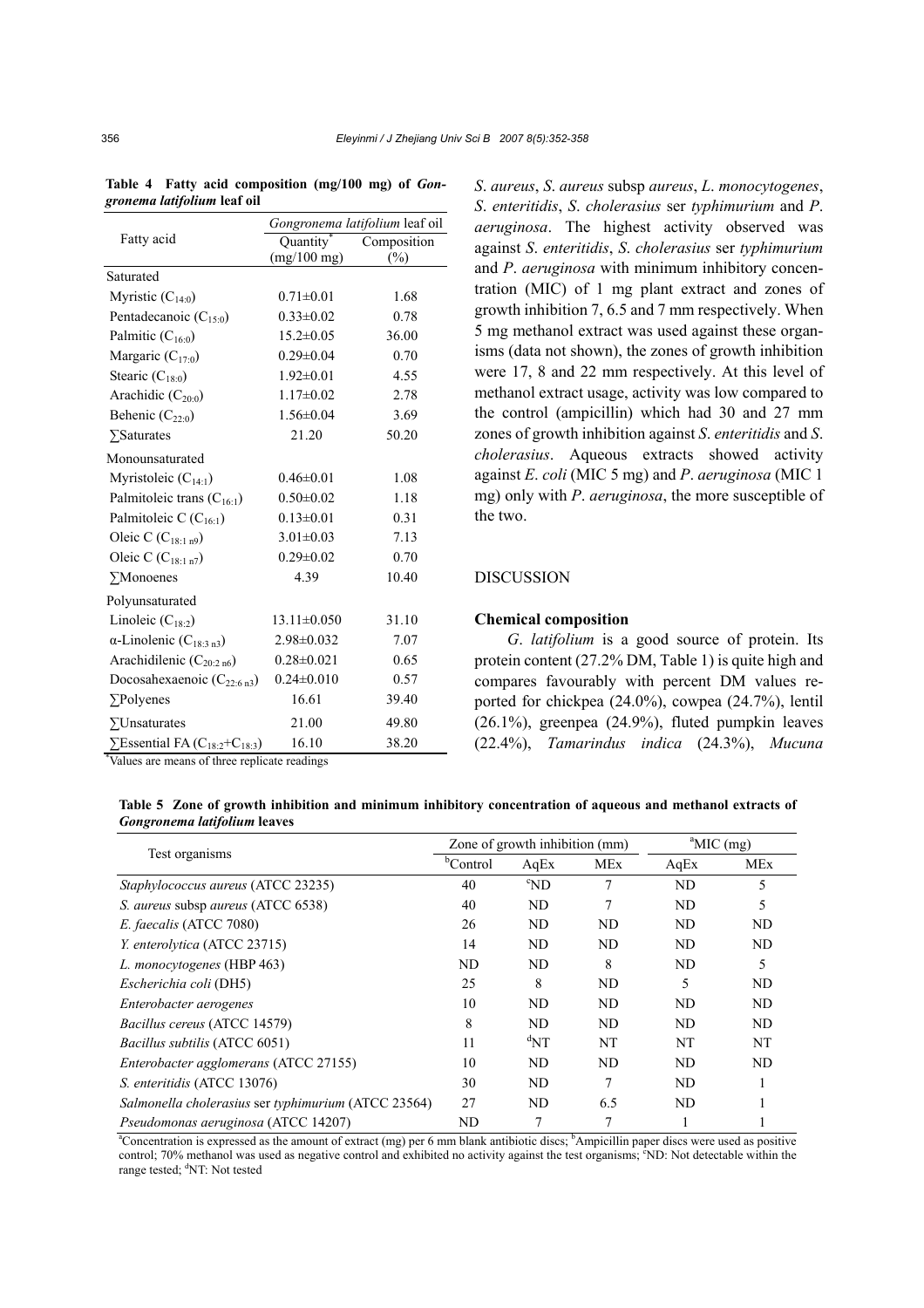*flagellipes* (24.9%), *Hibiscus esculentus* (23%) and *Parkia biglobosa* (20.9%) (Glew *et al*., 1997; Akwaowo *et al*., 2000; Ajayi *et al*., 2006; Iqbal *et al*., 2006). Consumption of 100 g (DM) of *G*. *latifolium*  may be capable of providing 27 g of protein which satisfies recommended daily allowance of protein for children. Thus, *G*. *latifolium* leaves appear to represent a potentially rich source of some, but not all, of the essential amino acids that are essential for humans (Tables 2 and 3). The crude fat content of *G*. *latifolium* (6.07%) compare favourably with percent DM values reported for leafy vegetables like *Brachystegia eurycoma* (5.87%) and *Tamarindus indica* (7.20%) (Ajayi *et al*., 2006). A child consuming 100 g of *G*. *latifolium*  would be ingesting approximately 6.07 g of fatty acid which translates into 54.6 kcal of energy or about 3%~3.5% of their daily total energy requirement. Apart from providing energy, the lipid fraction of *G*. *latifolium* contains modest but useful amounts of the essential fatty acid, linoleic acid (31.1%, Table 4). Linoleic acid is an important component of membrane phospholipids, a precursor to another critical fatty acid one finds in virtually all tissue membranes of humans, namely arachidonic acid (Glew *et al*., 2004). Arachidonic acid is important for another reason; it is metabolized to various prostaglandins which regulate many normal processes, including blood pressure and gastric acid secretion (Lauritzen *et al*., 2001). Prostaglandins play a critical role in inflammation and anaphylaxis (Glew *et al*., 2004). About 76.9% of the PUFA of *G*. *latifolium* leaf oil can be attributed to the presence of oleic, linoleic and α-linoleic acid. These fatty acids are important from the nutritional and stability point of view. Nutritionally, edible triglycerides, such as those in olive oil (which are rich in oleic acid), have cardioprotective effects, as opposed to dietary fats that are rich in saturated fatty acids and which are associated with increased risk of macrovascular diseases (e.g., stroke, heart attack) (Glew *et al*., 2004). The presence of PUFA is very important in human feeding and physiology, the most important ones being n-3 fatty acid which are predominant in cold water and deep sea fishes. With the current emphasis on increasing polyunsaturated and monounsaturated fats intake, the use of *G*. *latifolium* leaf oil in food processing/formulations may be acceptable. However, further tests would have to be carried out to determine the specific use of the oil for food and/or industrial

purposes. The chemical composition of *G*. *latifolium*  suggests that it may find use in food/feed formulation/supplementation operations. This would be particularly so where protein content is of prime importance.

## **Antibacterial activity**

The activity of methanol extract of *G*. *latifolium*  against *S*. *aureus* (MIC 5 mg, Table 5) was low compared with those reported for methanol extract of *Azadirachta indica* leaf (MIC 2.0 mg) and *Ginkgo biloba* (MIC 0.5 mg) against *S*. *aureus* (Ross, 2001). It is noteworthy that methanol extracts show activity against *P*. *aeruginosa* (MIC 1 mg and zone of inhibition 7 mm) and *L*. *monocytogenes* (MIC 5 mg and zone of inhibition 8 mm) while the control showed no activity against these two organisms. Aqueous extracts show no activity against *S*. *aureus*. This observation agrees with previous reports by Oshodi *et al*.(2004) that aqueous extracts of *G*. *latifolium* extracts show no activity against *S*. *aureus*. Results obtained in this work complement previous report on the usefulness of *G*. *latifolium* (Ugochukwu and Babady, 2002; Ugochukwu *et al*., 2003; Farombi, 2003; Morebise *et al*., 2002). Although compounds responsible for the observed bioactivity are unknown at this point, preliminary works and other reports show the presence of saponins and flavonoids which had been shown to possess antioxidant and antimicrobial properties (Morebise and Fafunso, 1998; Hernández *et al*., 2000). This notwithstanding, the isolation, purification and identification of bioactive compounds in *G*. *latifolium* is crucial to a fuller understanding of the observed activity and their potential for use in food and non-food systems.

## **CONCLUSION**

This work has shown that *G*. *latifolium* leaves have potentials for use in food formulation operations in view of its amino acid profile and fatty acid contents. The observed antibacterial activity in the plant suggests that it may play dual role in food and non-food systems where it may also find use. Its full potential for utilisation in these systems is however dependent on the full characterisation of biologically active components in the plant.